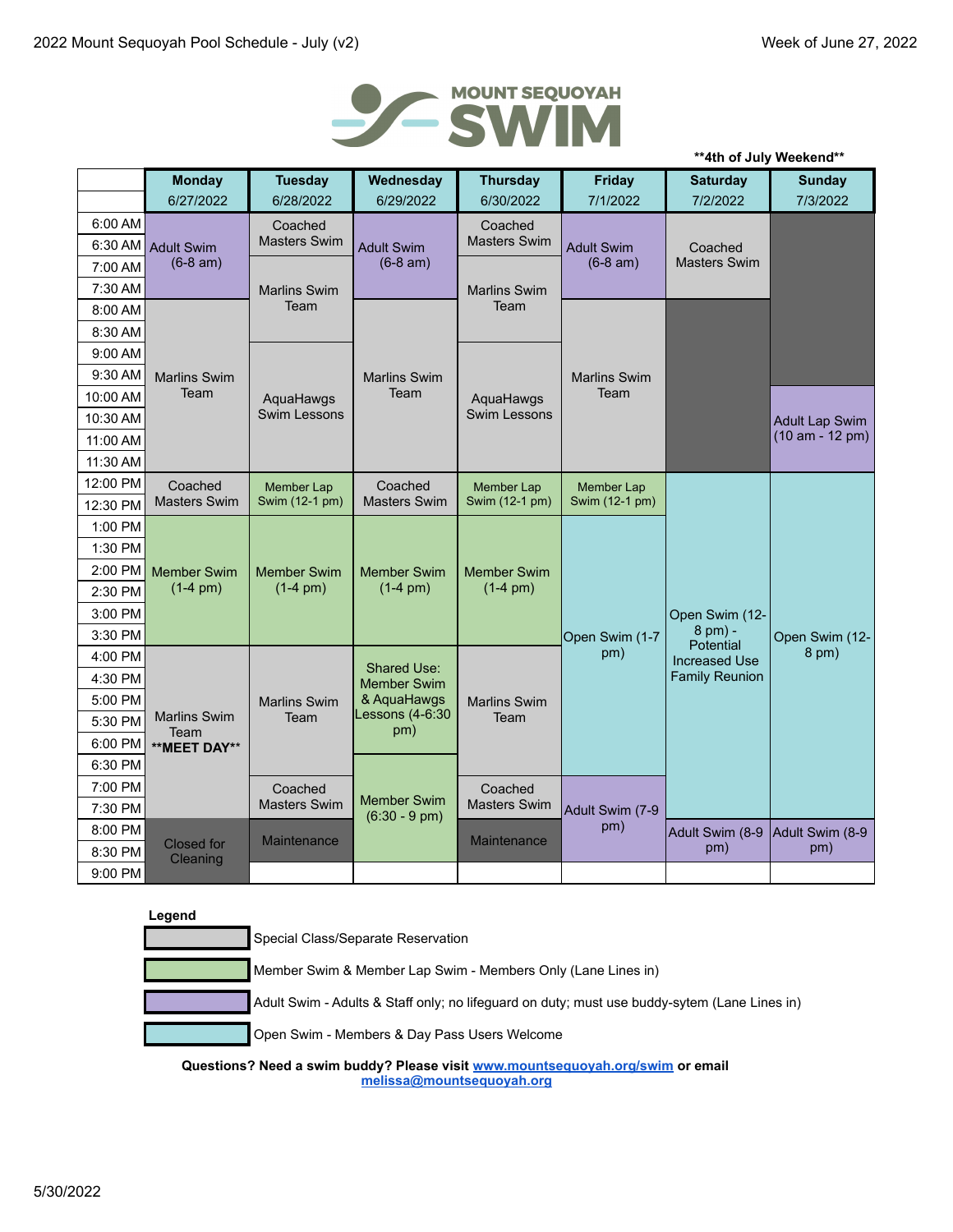

|                    | **4th of July**               |                                  |                                   |                                   |                        |                                |                         |
|--------------------|-------------------------------|----------------------------------|-----------------------------------|-----------------------------------|------------------------|--------------------------------|-------------------------|
|                    | <b>Monday</b>                 | <b>Tuesday</b>                   | Wednesday                         | <b>Thursday</b>                   | <b>Friday</b>          | <b>Saturday</b>                | <b>Sunday</b>           |
|                    | 7/4/2022                      | 7/5/2022                         | 7/6/2022                          | 7/7/2022                          | 7/8/2022               | 7/9/2022                       | 7/10/2022               |
| 6:00 AM            |                               | Coached                          |                                   | Coached<br><b>Masters Swim</b>    |                        | Coached<br><b>Masters Swim</b> |                         |
| 6:30 AM            | <b>Adult Swim</b>             | <b>Masters Swim</b>              | <b>Adult Swim</b>                 |                                   | <b>Adult Swim</b>      |                                |                         |
| 7:00 AM            | $(6-8 am)$                    |                                  | $(6-8 am)$                        |                                   | $(6-8 am)$             |                                |                         |
| 7:30 AM            |                               | <b>Marlins Swim</b>              |                                   | <b>Marlins Swim</b>               |                        |                                |                         |
| 8:00 AM            |                               | Team                             |                                   | Team                              |                        |                                |                         |
| 8:30 AM            |                               |                                  |                                   |                                   |                        |                                |                         |
| 9:00 AM            |                               |                                  |                                   |                                   |                        |                                |                         |
| 9:30 AM            |                               |                                  | <b>Marlins Swim</b>               |                                   | <b>Marlins Swim</b>    | <b>Marlins Swim</b>            |                         |
| 10:00 AM           |                               | AquaHawgs                        | Team                              | AquaHawgs                         | Team                   | Team                           |                         |
| 10:30 AM           |                               | <b>Swim Lessons</b>              |                                   | <b>Swim Lessons</b>               |                        |                                | Adult Lap Swim          |
| 11:00 AM           |                               |                                  |                                   |                                   |                        |                                | $(10 am - 12 pm)$       |
| 11:30 AM           |                               |                                  |                                   |                                   |                        |                                |                         |
| 12:00 PM           |                               | <b>Member Lap</b>                | Coached<br><b>Masters Swim</b>    | Member Lap                        | <b>Member Lap</b>      |                                |                         |
| 12:30 PM           |                               | Swim (12-1 pm)                   |                                   | Swim (12-1 pm)                    | Swim (12-1 pm)         |                                |                         |
| 1:00 PM            |                               |                                  |                                   |                                   |                        | Open Swim (12-                 |                         |
| 1:30 PM            |                               |                                  |                                   | <b>Member Swim</b><br>$(1-4)$ pm) |                        |                                |                         |
| 2:00 PM            |                               | <b>Member Swim</b><br>$(1-4 pm)$ | <b>Member Swim</b><br>$(1-4)$ pm) |                                   |                        |                                |                         |
| 2:30 PM            | Open Swim<br>$(11 am - 7 pm)$ |                                  |                                   |                                   |                        |                                |                         |
| 3:00 PM            |                               |                                  |                                   |                                   |                        |                                |                         |
| 3:30 PM            |                               |                                  |                                   |                                   | Open Swim (1-7<br>pm)  | 8 pm) -                        | Open Swim (12-<br>8 pm) |
| 4:00 PM            |                               |                                  | <b>Shared Use:</b>                |                                   |                        | <b>Increased Use</b>           |                         |
| 4:30 PM<br>5:00 PM |                               |                                  | <b>Member Swim</b><br>& AquaHawgs |                                   |                        |                                |                         |
| 5:30 PM            |                               | <b>Marlins Swim</b><br>Team      | Lessons (4-6:30                   | <b>Marlins Swim</b><br>Team       |                        |                                |                         |
| 6:00 PM            |                               |                                  | pm)                               |                                   |                        |                                |                         |
| 6:30 PM            |                               |                                  |                                   |                                   |                        |                                |                         |
| 7:00 PM            |                               |                                  |                                   |                                   |                        |                                |                         |
|                    | 7:30 PM Adult Swim (7-9       | Coached<br><b>Masters Swim</b>   | <b>Member Swim</b>                | Coached<br><b>Masters Swim</b>    |                        |                                |                         |
| 8:00 PM            | pm)                           |                                  | $(6:30 - 9 \text{ pm})$           |                                   | Adult Swim (7-9<br>pm) | Adult Swim (8-9                | Adult Swim (8-9         |
| 8:30 PM            |                               | Maintenance                      |                                   | Maintenance                       |                        | pm)                            | pm)                     |
| 9:00 PM            |                               |                                  |                                   |                                   |                        |                                |                         |
|                    |                               |                                  |                                   |                                   |                        |                                |                         |

| Special Class/Separate Reservation                                                           |
|----------------------------------------------------------------------------------------------|
| Member Swim & Member Lap Swim - Members Only (Lane Lines in)                                 |
| Adult Swim - Adults & Staff only; no lifeguard on duty; must use buddy-sytem (Lane Lines in) |
| Open Swim - Members & Day Pass Users Welcome                                                 |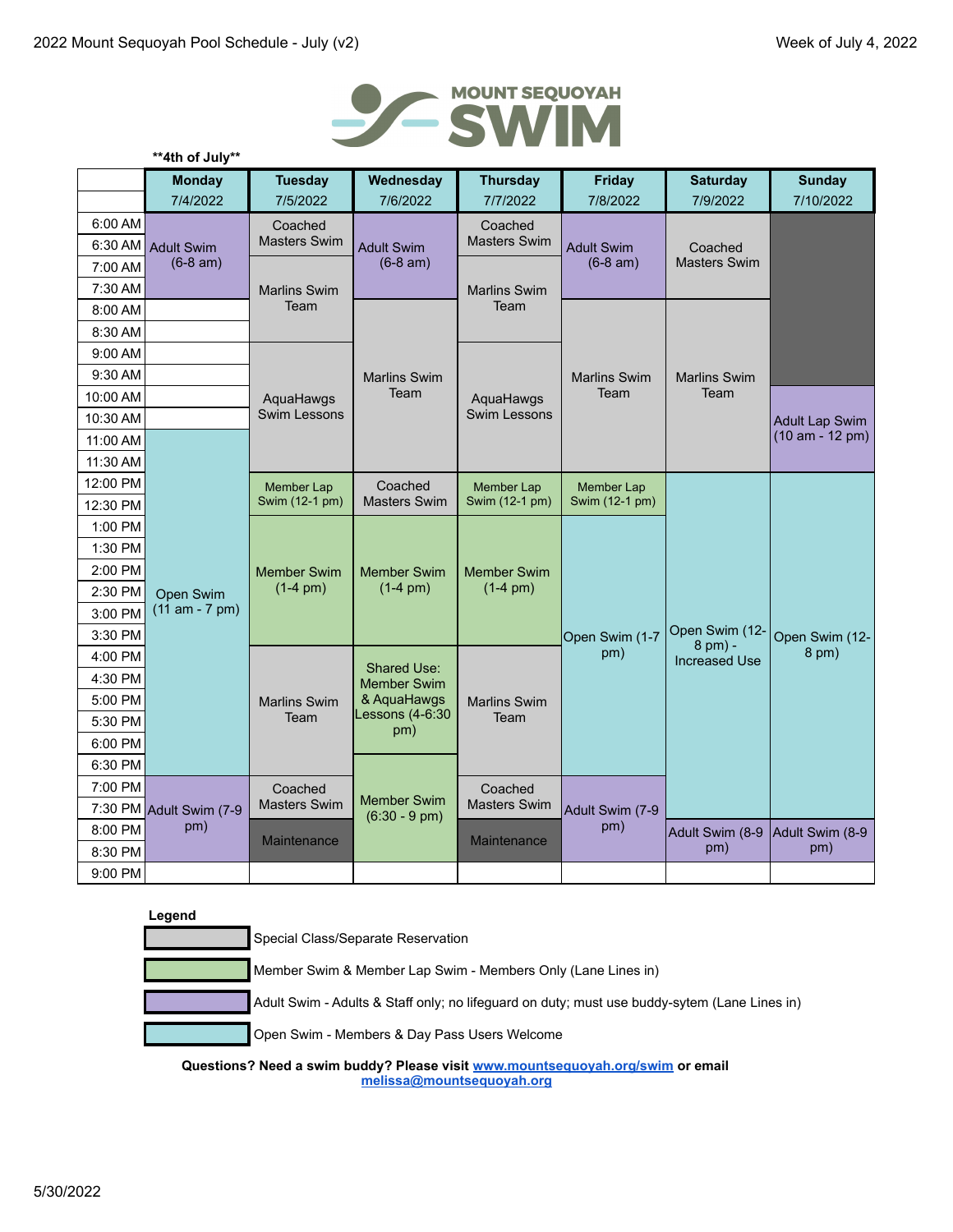

|                    | <b>Monday</b>                  | <b>Tuesday</b>                      | Wednesday                         | <b>Thursday</b>                             | <b>Friday</b>                               | <b>Saturday</b>                | <b>Sunday</b>                            |
|--------------------|--------------------------------|-------------------------------------|-----------------------------------|---------------------------------------------|---------------------------------------------|--------------------------------|------------------------------------------|
|                    | 7/11/2022                      | 7/12/2022                           | 7/13/2022                         | 7/14/2022                                   | 7/15/2022                                   | 7/16/2022                      | 7/17/2022                                |
| 6:00 AM            | <b>Adult Swim</b>              | Coached                             |                                   | Coached                                     |                                             | Coached<br><b>Masters Swim</b> |                                          |
| 6:30 AM            |                                | <b>Masters Swim</b>                 | <b>Adult Swim</b>                 | <b>Masters Swim</b>                         | <b>Adult Swim</b>                           |                                |                                          |
| 7:00 AM            | $(6-8 am)$                     |                                     | $(6-8 am)$                        |                                             | $(6-8 am)$                                  |                                |                                          |
| 7:30 AM            |                                | <b>Marlins Swim</b>                 |                                   | <b>Marlins Swim</b>                         |                                             |                                |                                          |
| 8:00 AM            |                                | Team                                |                                   | Team                                        |                                             |                                |                                          |
| 8:30 AM            |                                |                                     |                                   |                                             |                                             |                                |                                          |
| $9:00$ AM          |                                |                                     |                                   |                                             |                                             |                                |                                          |
| 9:30 AM            | <b>Marlins Swim</b>            |                                     | <b>Marlins Swim</b>               |                                             | <b>Marlins Swim</b>                         | <b>Marlins Swim</b>            |                                          |
| 10:00 AM           | Team                           | AquaHawgs                           | Team                              | AquaHawgs                                   | Team                                        | Team                           |                                          |
| 10:30 AM           |                                | <b>Swim Lessons</b>                 |                                   | <b>Swim Lessons</b>                         |                                             |                                | <b>Adult Lap Swim</b><br>(10 am - 12 pm) |
| 11:00 AM           |                                |                                     |                                   |                                             |                                             |                                |                                          |
| 11:30 AM           |                                |                                     |                                   |                                             |                                             |                                |                                          |
| 12:00 PM           | Coached<br><b>Masters Swim</b> | <b>Member Lap</b><br>Swim (12-1 pm) | Coached<br><b>Masters Swim</b>    | Member Lap<br>Swim (12-1 pm)                | <b>Member Lap</b><br>Swim (12-1 pm)         |                                |                                          |
| 12:30 PM           |                                |                                     |                                   |                                             |                                             |                                |                                          |
| 1:00 PM            |                                |                                     |                                   |                                             | Camp &<br><b>Member Swim</b><br>$(1-4)$ pm) | Open Swim (12-<br>$3$ pm $)$   |                                          |
| 1:30 PM            | Camp &                         | Camp &                              | Camp &<br><b>Member Swim</b>      | Camp &<br><b>Member Swim</b><br>$(1-4)$ pm) |                                             |                                |                                          |
| 2:00 PM            | <b>Member Swim</b>             | <b>Member Swim</b>                  |                                   |                                             |                                             |                                |                                          |
| 2:30 PM<br>3:00 PM | $(1-4)$ pm)                    | $(1-4)$ pm)                         | $(1-4)$ pm)                       |                                             |                                             |                                |                                          |
| 3:30 PM            |                                |                                     |                                   |                                             |                                             |                                |                                          |
| 4:00 PM            |                                |                                     |                                   |                                             |                                             | Private Party 3-<br>5 pm       | Open Swim (12-<br>8 pm)                  |
| 4:30 PM            |                                |                                     | <b>Shared Use:</b>                |                                             |                                             |                                |                                          |
| 5:00 PM            | <b>Member Swim</b>             | <b>Marlins Swim</b>                 | <b>Member Swim</b><br>& AquaHawgs | <b>Marlins Swim</b>                         |                                             |                                |                                          |
| 5:30 PM            | $(4-7)$ pm)                    | Team                                | Lessons (4-6:30                   | Team                                        | Open Swim (4-8                              |                                |                                          |
| 6:00 PM            |                                |                                     | pm)                               |                                             | pm)                                         | Open Swim (3-8                 |                                          |
| 6:30 PM            |                                |                                     |                                   |                                             |                                             | pm) - Increased<br><b>Use</b>  |                                          |
| 7:00 PM            | 7:30 PM Adult Swim (7-9        | Coached                             |                                   | Coached                                     |                                             |                                |                                          |
|                    |                                | <b>Masters Swim</b>                 | <b>Member Swim</b>                | <b>Masters Swim</b>                         |                                             |                                |                                          |
| 8:00 PM            | pm)                            |                                     | $(6:30 - 9 \text{ pm})$           |                                             | Adult Swim (8-                              | Adult Swim (8-9                | Adult Swim (8-9                          |
| 8:30 PM            |                                | Maintenance                         |                                   | <b>Maintenance</b>                          | 9pm)                                        | pm)                            | pm)                                      |
| 9:00 PM            |                                |                                     |                                   |                                             |                                             |                                |                                          |

| Special Class/Separate Reservation                                                           |
|----------------------------------------------------------------------------------------------|
| Member Swim & Member Lap Swim - Members Only (Lane Lines in)                                 |
| Adult Swim - Adults & Staff only; no lifeguard on duty; must use buddy-sytem (Lane Lines in) |
| Open Swim - Members & Day Pass Users Welcome                                                 |
| Camp Swim - Limited Members allowed (there will be 20+ campers and counselors)               |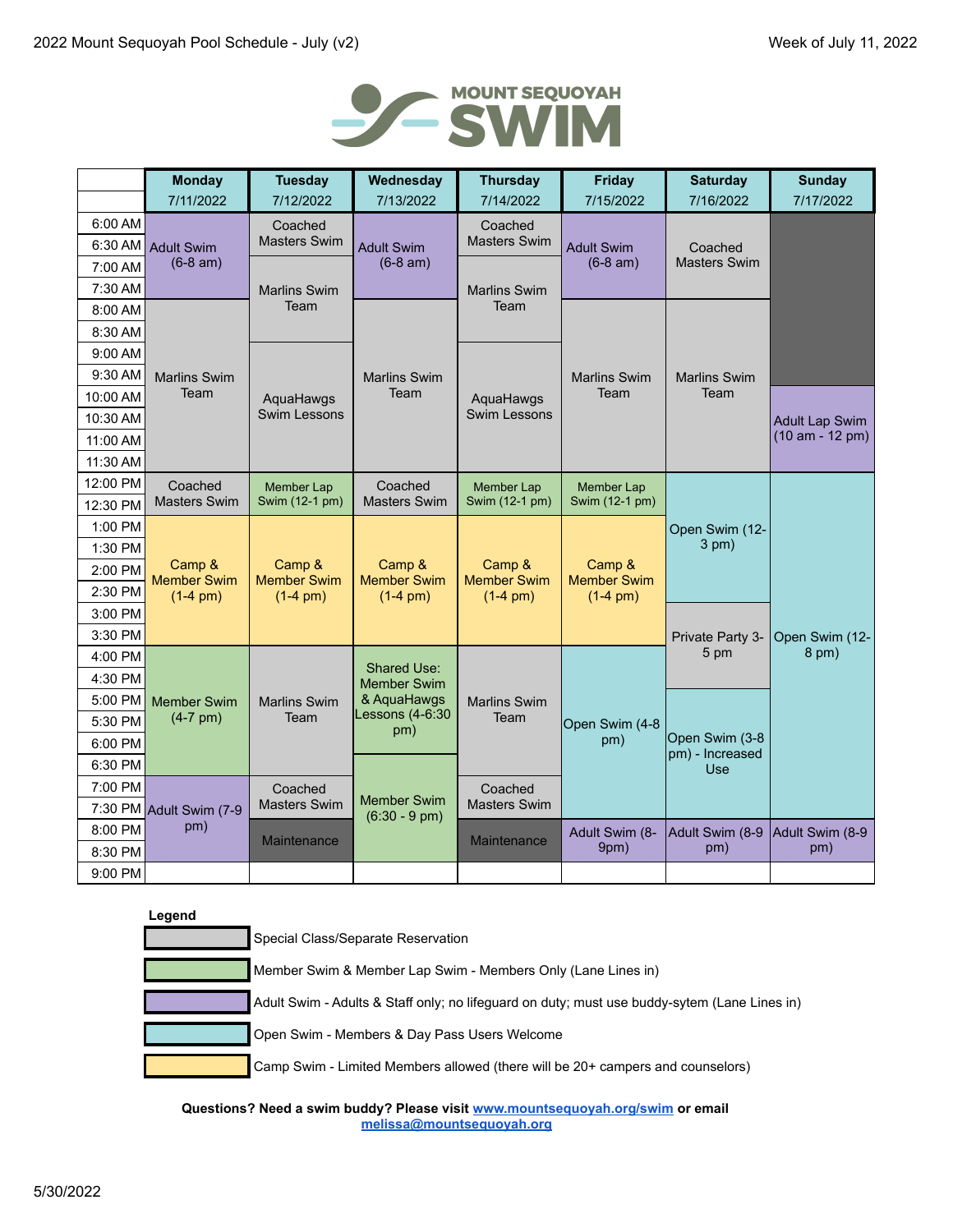

|                    | <b>Monday</b>                                                                              | <b>Tuesday</b>               | Wednesday                                 | <b>Thursday</b>                | <b>Friday</b>                | <b>Saturday</b>                 | <b>Sunday</b>                              |
|--------------------|--------------------------------------------------------------------------------------------|------------------------------|-------------------------------------------|--------------------------------|------------------------------|---------------------------------|--------------------------------------------|
|                    | 7/18/2022                                                                                  | 7/19/2022                    | 7/20/2022                                 | 7/21/2022                      | 7/22/2022                    | 7/23/2022                       | 7/24/2022                                  |
| 6:00 AM            |                                                                                            | Coached                      |                                           | Coached<br><b>Masters Swim</b> |                              |                                 |                                            |
| 6:30 AM            | <b>Adult Swim</b>                                                                          | <b>Masters Swim</b>          | <b>Adult Swim</b>                         |                                | <b>Adult Swim</b>            | Coached<br><b>Masters Swim</b>  |                                            |
| 7:00 AM            | $(6-8 am)$                                                                                 |                              | $(6-8 am)$                                |                                | $(6-8 am)$                   |                                 |                                            |
| 7:30 AM            |                                                                                            | <b>Marlins Swim</b>          |                                           | <b>Marlins Swim</b>            |                              |                                 |                                            |
| 8:00 AM            |                                                                                            | Team                         |                                           | Team                           |                              |                                 |                                            |
| 8:30 AM            |                                                                                            |                              |                                           |                                |                              |                                 |                                            |
| 9:00 AM            |                                                                                            |                              |                                           |                                |                              |                                 |                                            |
| 9:30 AM            | <b>Marlins Swim</b>                                                                        |                              | <b>Marlins Swim</b>                       |                                | <b>Marlins Swim</b>          | <b>Marlins Swim</b>             |                                            |
| 10:00 AM           | Team                                                                                       | AquaHawgs<br>Swim Lessons    | Team                                      | AquaHawgs<br>Swim Lessons      | Team                         | Team                            |                                            |
| 10:30 AM           |                                                                                            |                              |                                           |                                |                              |                                 | <b>Adult Lap Swim</b><br>$(10 am - 12 pm)$ |
| 11:00 AM           |                                                                                            |                              |                                           |                                |                              |                                 |                                            |
| 11:30 AM           |                                                                                            |                              |                                           |                                |                              |                                 |                                            |
| 12:00 PM           | Coached<br><b>Masters Swim</b>                                                             | Member Lap<br>Swim (12-1 pm) | Coached<br><b>Masters Swim</b>            | Member Lap<br>Swim (12-1 pm)   | Member Lap<br>Swim (12-1 pm) | <b>Private Party</b><br>12-2 pm |                                            |
| 12:30 PM           |                                                                                            |                              |                                           |                                |                              |                                 |                                            |
| 1:00 PM            |                                                                                            |                              |                                           |                                |                              |                                 |                                            |
| 1:30 PM<br>2:00 PM | Camp &<br>Camp &<br><b>Member Swim</b><br><b>Member Swim</b><br>$(1-4)$ pm)<br>$(1-4)$ pm) | Camp &<br><b>Member Swim</b> | Camp &<br><b>Member Swim</b>              | Camp &<br><b>Member Swim</b>   |                              |                                 |                                            |
| 2:30 PM            |                                                                                            |                              |                                           |                                |                              |                                 |                                            |
| 3:00 PM            |                                                                                            |                              | $(1-4)$ pm)<br>$(1-4)$ pm)<br>$(1-4)$ pm) |                                |                              |                                 |                                            |
| 3:30 PM            |                                                                                            |                              |                                           |                                |                              |                                 | Open Swim (12-                             |
| 4:00 PM            |                                                                                            |                              |                                           |                                |                              |                                 | 8 pm)                                      |
| 4:30 PM            |                                                                                            |                              |                                           |                                |                              | Open Swim (2-8                  |                                            |
| 5:00 PM            |                                                                                            | <b>Marlins Swim</b>          |                                           | <b>Marlins Swim</b>            |                              | pm)                             |                                            |
| 5:30 PM            | <b>Marlins Swim</b>                                                                        | Team                         | <b>Marlins Swim</b>                       | Team                           | Open Swim (4-8               |                                 |                                            |
| 6:00 PM            | Team<br>**MEET DAY**                                                                       |                              | Team<br>**MEET DAY**                      |                                | pm)                          |                                 |                                            |
| 6:30 PM            |                                                                                            |                              |                                           |                                |                              |                                 |                                            |
| 7:00 PM            |                                                                                            | Coached                      |                                           | Coached                        |                              |                                 |                                            |
| 7:30 PM            |                                                                                            | <b>Masters Swim</b>          |                                           | <b>Masters Swim</b>            |                              |                                 |                                            |
| 8:00 PM            |                                                                                            |                              |                                           |                                | Adult Swim (8-               | Adult Swim (8-9                 | Adult Swim (8-9                            |
| 8:30 PM            | <b>Closed for</b><br>Cleaning                                                              | <b>Maintenance</b>           | <b>Closed</b> for<br>Cleaning             | Maintenance                    | 9pm)                         | pm)                             | pm)                                        |
| 9:00 PM            |                                                                                            |                              |                                           |                                |                              |                                 |                                            |

| Special Class/Separate Reservation                                                           |
|----------------------------------------------------------------------------------------------|
| Member Swim & Member Lap Swim - Members Only (Lane Lines in)                                 |
| Adult Swim - Adults & Staff only; no lifeguard on duty; must use buddy-sytem (Lane Lines in) |
| Open Swim - Members & Day Pass Users Welcome                                                 |
| Camp Swim - Limited Members allowed (there will be 20+ campers and counselors)               |